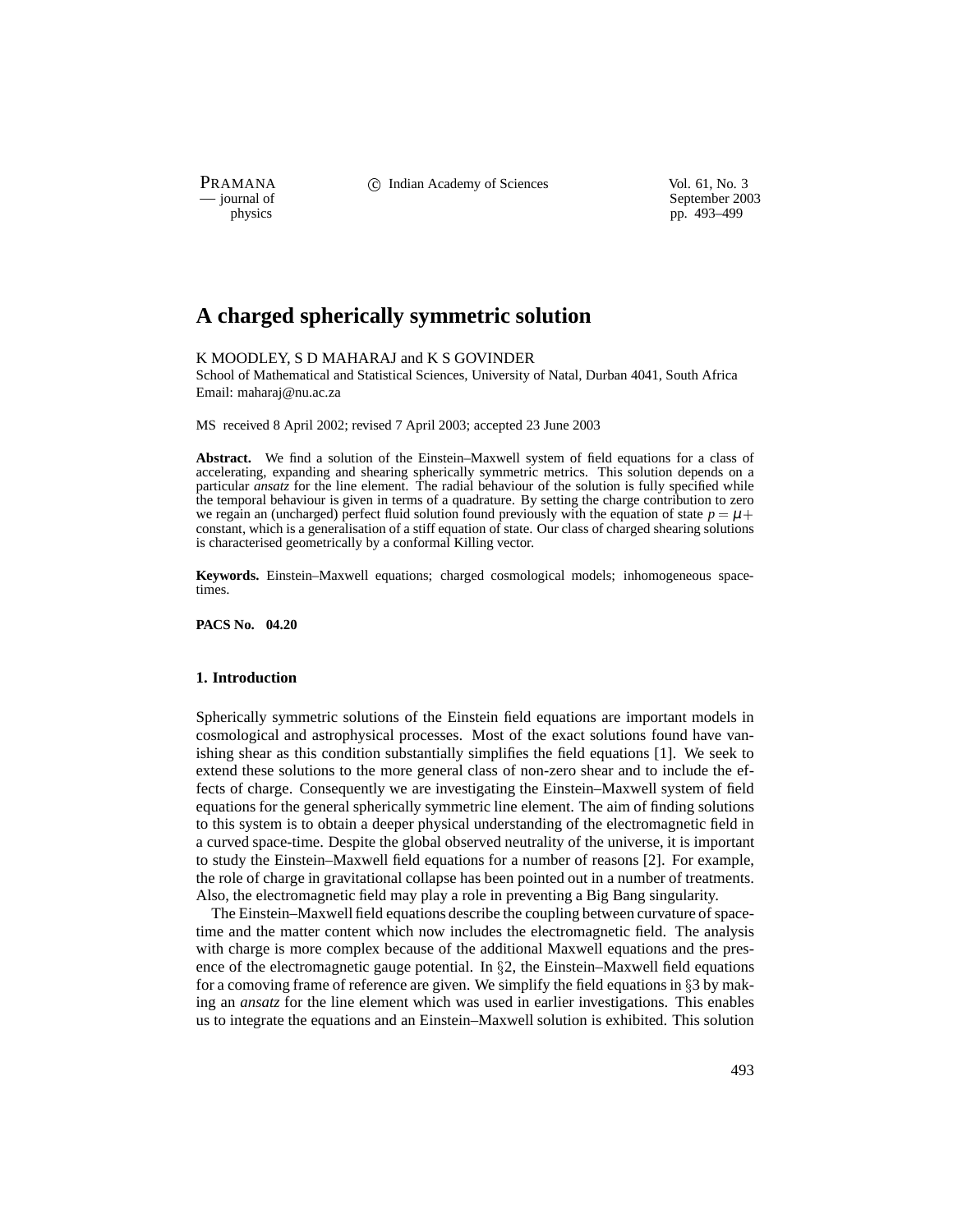reduces to an uncharged perfect fluid model found previously which is characterised by the barotropic equation of state  $p = \mu + \text{constant}$ . In §4, we briefly consider some physical aspects of the solution and point out the geometric characterisation of the Einstein–Maxwell model by a conformal Killing symmetry.

### **2. Spherically symmetric space-times**

With the condition of spherical symmetry and using the comoving coordinates  $(x^{i})$  =  $(r, r, \theta, \phi)$  we can show that the line-element takes the form [1,2]

$$
ds^{2} = -e^{2\nu(t,r)}dt^{2} + e^{2\lambda(t,r)}dr^{2} + Y^{2}(t,r)\left[d\theta^{2} + \sin^{2}\theta d\phi^{2}\right].
$$
 (1)

A consequence of spherical symmetry is that the vorticity of the space-time vanishes. From this result it follows that we can choose the comoving 4-velocity  $u^a = (e^{-v}, 0, 0, 0)$  which is hypersurface orthogonal. The remaining kinematical quantities, namely the acceleration, expansion and shear, are given by

$$
\dot{u}^a = (0, v', 0, 0), \tag{2}
$$

$$
\Theta = e^{-\nu} \left( \dot{\lambda} + \frac{2\dot{Y}}{Y} \right),\tag{3}
$$

$$
\sigma_1^1 = \sigma_2^2 = -\frac{1}{2}\sigma_3^3 = \frac{1}{3}e^{-\nu}\left(\frac{\dot{Y}}{Y} - \dot{\lambda}\right),\tag{4}
$$

respectively. For non-zero shear we require  $\dot{Y}/Y \neq \dot{\lambda}$ .

The Einstein–Maxwell field equations, for a charged perfect fluid matter distribution, are

$$
R_{ab} - \frac{1}{2}Rg_{ab} = (\mu + p)u_a u_b + pg_{ab} + F_{ac}F_b^c - \frac{1}{4}g_{ab}F_{cd}F^{cd},
$$
\n(5)

$$
F_{ab;c} + F_{bc;a} + F_{ca;b} = 0,\t\t(6)
$$

$$
F^{ab}_{\quad b} = J^a,\tag{7}
$$

where  $J^a = \kappa u^a$  is the 4-current density and  $\kappa$  the proper charge density. The electromagnetic field tensor is  $F_{ab} = A_{b;a} - A_{a;b}$ . We utilise the gauge freedom in choosing the 4-potential. We assume that  $A_a = (\phi(t,r), 0, 0, 0)$  for the 4-potential which is consistent with spherical symmetry and has been extensively utilised in inhomogeneous cosmological models by Sussman [3–5]. We take the electromagnetic gauge potential  $\phi$  to be a function of both the radial and time coordinates analogous to the dependence of the metric potentials  $v$ ,  $\lambda$  and  $Y$ . Then the nonzero components of the electromagnetic field tensor are

$$
F_{10}=-F_{01}=\phi^\prime.
$$

Thus the Einstein–Maxwell equations (5)–(7) become

$$
\mu = \frac{1}{Y^2} - \frac{2}{Y} e^{-2\lambda} \left( Y'' - \lambda' Y' + \frac{Y'^2}{2Y} \right) + \frac{2}{Y} e^{-2V} \left( \lambda Y + \frac{\dot{Y}^2}{2Y} \right)
$$

494 *Pramana – J. Phys.,* **Vol. 61, No. 3, September 2003**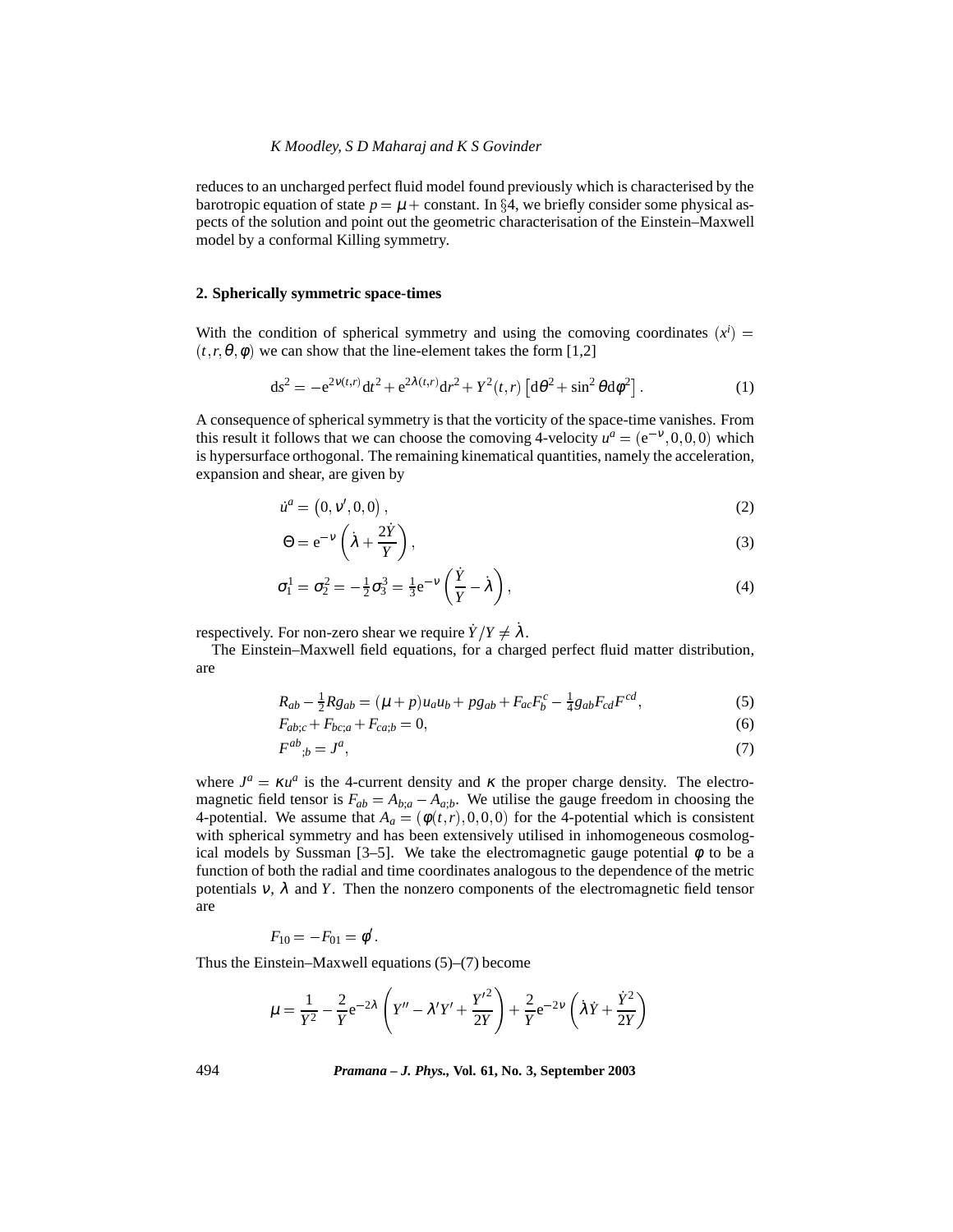*A charged spherically symmetric solution*

$$
-\frac{1}{2}e^{-2(\lambda+v)}\phi'^2,
$$
\n
$$
p = -\frac{1}{Y^2} + \frac{2}{Y}e^{-2\lambda}\left(v'Y' + \frac{Y'^2}{2Y}\right) - \frac{2}{Y}e^{-2V}\left(\ddot{Y} - \dot{V}\dot{Y} + \frac{\dot{Y}^2}{2Y}\right)
$$
\n
$$
+\frac{1}{2}e^{-2(\lambda+v)}\phi'^2,
$$
\n
$$
p = e^{-2\lambda}\left[v'' + v'^2 - v'\lambda' + \frac{1}{Y}(v'Y' - \lambda'Y' + Y'')\right]
$$
\n
$$
-e^{-2V}\left[\ddot{\lambda} + \dot{\lambda}^2 - \dot{\lambda}\dot{V} + \frac{1}{Y}(\dot{\lambda}\dot{Y} - \dot{V}\dot{Y} + \ddot{Y})\right]
$$
\n
$$
-\frac{1}{2}e^{-2(\lambda+v)}\phi'^2,
$$
\n(10)

$$
0 = \dot{Y}' - \dot{Y}v' - Y'\dot{\lambda},\tag{11}
$$

$$
\kappa = e^{-2\lambda - \nu} \phi' \left( \lambda' + \nu' - \frac{\phi''}{\phi'} - 2\frac{Y'}{Y} \right),\tag{12}
$$

$$
\dot{\phi}' = \phi' \left( \dot{\lambda} + \dot{v} - 2\frac{\dot{Y}}{Y} \right),\tag{13}
$$

for the spherically symmetric model (1) with charged matter. With  $\phi = \phi(t)$  we regain the field equations for uncharged matter.

# **3. A charged solution**

It is unlikely that much progress is possible with the field equations  $(8)$ – $(13)$  without simplifying assumptions. Here we follow the approach of Maharaj *et al* [6] for uncharged perfect fluids in an attempt to generate a solution. Note that a similar form for the line element was chosen by Hajj–Boutros [7]. Both classes of solution contain the Gutman– Bespal'ko model [8] with a stiff equation of state. We make the *ansatz*

$$
ds^{2} = -e^{2\nu(r)}dt^{2} + e^{2\lambda(r)}dr^{2} + r^{2}T^{2}(t)(d\theta^{2} + \sin^{2}\theta d\phi^{2}).
$$
\n(14)

Then eq. (13) can be written as

$$
\phi' = A_1(r) e^{\nu + \lambda} r^{-2} T^{-2}
$$

and (12) is a definition for the proper charge density  $\kappa$ . With the simplified form of the line element (14), the remaining field equations  $(8)$ – $(11)$  become

$$
\mu = \frac{1}{r^2 T^2} + e^{-2\lambda} \left( -\frac{1}{r^2} + \frac{2}{r} \lambda' \right) + e^{-2\nu} \frac{\dot{T}^2}{T^2} - \frac{A_1^2(r)}{2r^4 T^4},\tag{15}
$$

$$
p = -\frac{1}{r^2 T^2} + e^{-2\lambda} \left(\frac{1}{r^2} + \frac{2}{r} v'\right) - \frac{1}{T^2} (2\ddot{T}T + \dot{T}^2) e^{-2v} + \frac{A_1^2(r)}{2r^4 T^4},\tag{16}
$$

$$
p = e^{-2\lambda} \left( (v'' + v'^2 - v'\lambda') + \frac{1}{r} (v' - \lambda') \right) - e^{-2\nu} \frac{\ddot{T}}{T} - \frac{A_1^2(r)}{2r^4T^4},
$$
(17)

$$
0 = 1 - r v'
$$
\n<sup>(18)</sup>

*Pramana – J. Phys.,* **Vol. 61, No. 3, September 2003** 495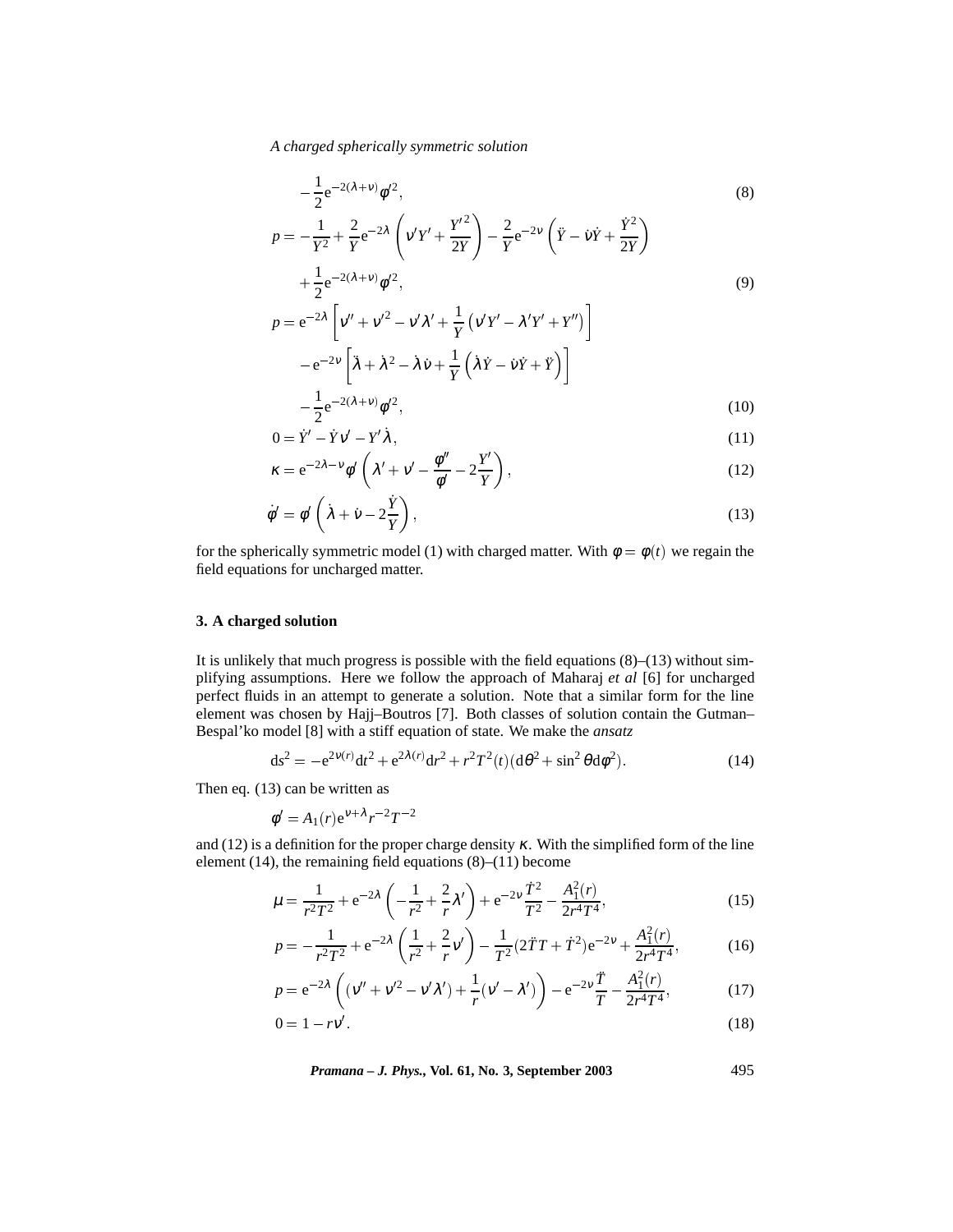Equation (18) is immediately integrated to yield

$$
e^{2\nu} = a^2 r^2,
$$

where *a* is a constant. On equating (16) to (17), and using the above expression for  $e^{2v}$ , we obtain

$$
\frac{1}{T^2} + \frac{1}{a^2 T^2} (\ddot{T} T + \dot{T}^2) - \frac{A_1^2(r)}{r^2 T^4} = 2e^{-2\lambda} (1 + \lambda' r),
$$

which is often referred to as the pressure isotropy equation. To continue we make the choice

$$
A_1(r)=a_1r,
$$

where  $a_1$  is a constant. Then the variables  $r$  and  $t$  separate in the pressure isotropy equation. We obtain the result

$$
\frac{1}{T^2} + \frac{1}{a^2 T^2} (\ddot{T} T + \dot{T}^2) - \frac{a_1^2}{T^4} = 2e^{-2\lambda} (1 + \lambda' r)
$$

which is equivalent to

$$
\frac{1}{T^2} + \frac{1}{a^2 T^2} (\ddot{T} T + \dot{T}^2) - \frac{a_1^2}{T^4} = 2k,\tag{19}
$$

$$
e^{-2\lambda}(1+\lambda'r) = k,\tag{20}
$$

where  $k$  is a constant. The differential equation  $(20)$  has the general solution

$$
e^{2\lambda} = \frac{1}{k + br^2}.
$$

Note that Maharaj *et al* [6] obtained a similar form for  $e^{2\lambda}$ ; however their analysis was valid only for uncharged matter.

Equation (19) is transformed via

$$
T=Z^{1/2}
$$

to the simpler differential equation

$$
\ddot{Z} + 2a^2 - 4ka^2Z - \frac{2a^2a_1^2}{Z} = 0\tag{21}
$$

which is easily reduced to the form

$$
\int \frac{dZ}{\sqrt{C_1 - 4a^2 Z + 4ka^2 Z^2 + 4a^2 a_1^2 \log Z}} = t - t_0,
$$

where  $C_1$  and  $t_0$  are constant. Thus we have reduced the solution of the last field equation (19) to a quadrature. On evaluating this quadrature we obtain the form of *T* via the transformation  $T = Z^{1/2}$ .

496 *Pramana – J. Phys.,* **Vol. 61, No. 3, September 2003**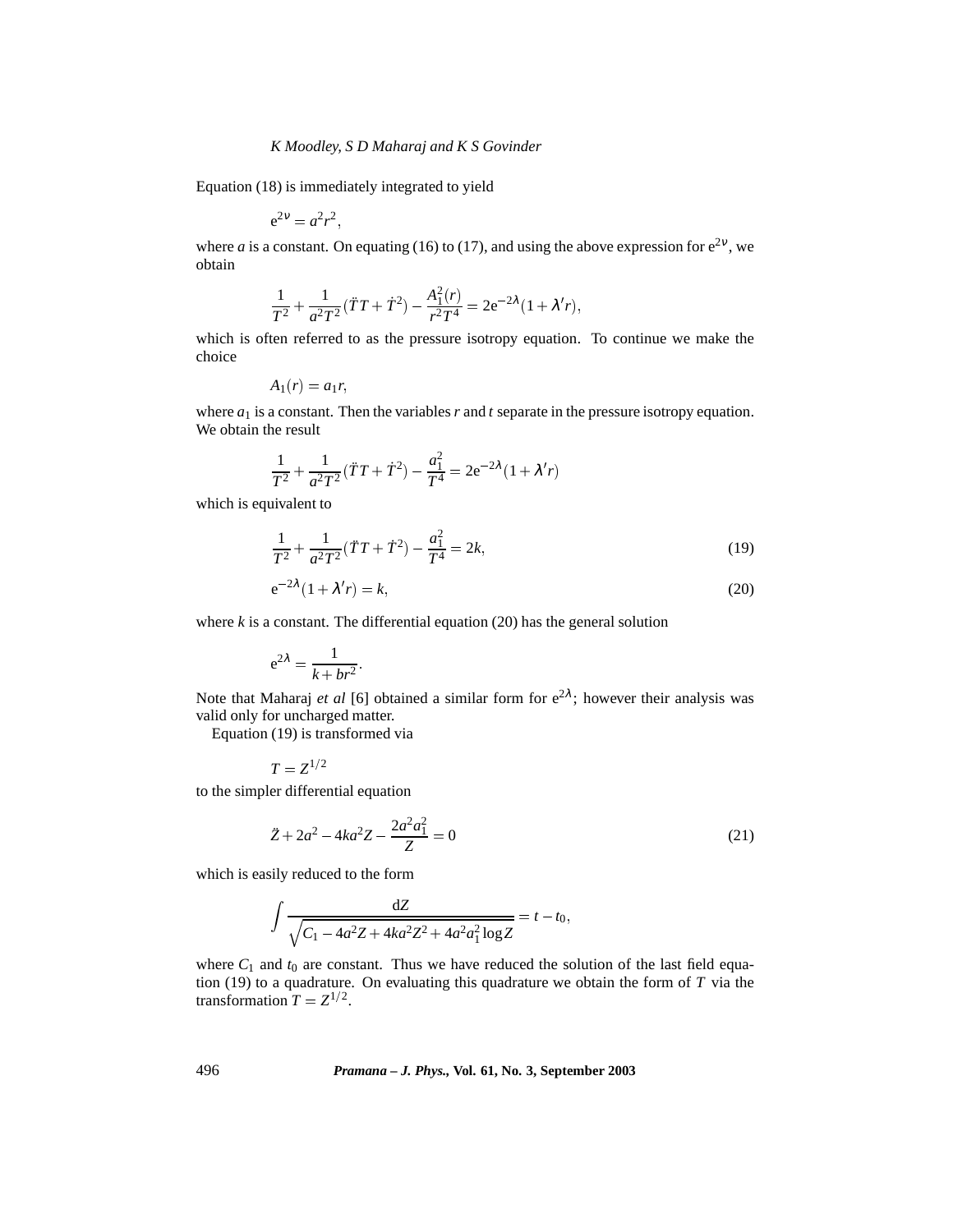#### *A charged spherically symmetric solution*

The matter variables  $\mu$  and  $p$  are then obtained from (15) and (16) respectively as

$$
\mu = -3b + \frac{k}{r^2} - \frac{1}{a^2r^2} \frac{\ddot{T}}{T} - \frac{a_1^2}{2r^2T^4},
$$
  

$$
p = 3b + \frac{k}{r^2} - \frac{1}{a^2r^2} \frac{\ddot{T}}{T} + \frac{a_1^2}{2r^2T^4}.
$$

We note that  $p$  and  $\mu$  are related by

$$
p - \mu = 6b + \frac{a_1^2(r)}{r^2 T^4}.
$$
 (22)

We regain the stiff equation of state  $p = \mu$  if we set  $a_1 = b = 0$ . Therefore we have generated an exact solution to the Einstein–Maxwell field equations with the equation of state (22). This exact solution has non-vanishing acceleration, expansion and shear from  $(2)–(4)$ .

The choice  $a_1 = 0$  implies that  $\phi' = 0$  which corresponds to the uncharged case. With this assumption the differential equation (21) for *Z* becomes

$$
\ddot{Z} + 2a^2 - 4ka^2 Z = 0.
$$

Depending on the sign of *k* this equation can be integrated to yield the following forms of the line element

$$
k = 0:
$$
  
\n
$$
ds^{2} = -a^{2}r^{2}dt^{2} + \frac{1}{br^{2}}dr^{2} + r^{2}(-a^{2}t^{2} + ct + d)d\Omega^{2},
$$
  
\n
$$
k = -n^{2} < 0:
$$
  
\n
$$
ds^{2} = -a^{2}r^{2}dt^{2} + \frac{1}{-n^{2} + br^{2}}dr^{2}
$$
  
\n
$$
+r^{2}\left(c\sin(2ant) + d\cos(2ant) - \frac{1}{2n^{2}}\right)d\Omega^{2},
$$
  
\n
$$
k = n^{2} > 0:
$$
  
\n
$$
ds^{2} = -a^{2}r^{2}dt^{2} + \frac{1}{n^{2} + br^{2}}dr^{2} + r^{2}\left(ce^{2ant} + de^{-2ant} + \frac{1}{2n^{2}}\right)d\Omega^{2},
$$

where  $d\Omega^2 = d\theta^2 + \sin^2 \theta d\phi^2$  and *c* and *d* are constants of integration. For the case  $k \ge 0$ we require that  $b > 0$  while for  $k < 0$  we must have that  $r \geq \sqrt{-k/b}$ . These results were obtained by Maharaj *et al* [6]. Thus we have recovered their solutions when the charge vanishes. The equation of state for this uncharged class of models is

$$
p - \mu = 6b.
$$

This is a generalisation of the stiff equation of state  $p = \mu$ . If we set  $k = 1, a = \frac{1}{2}$  and  $b = 0$ we obtain the line element

$$
ds^{2} = -\frac{r^{2}}{4}dt^{2} + dr^{2} + r^{2} \left( ce^{t} + de^{-t} + \frac{1}{2} \right) (d\theta^{2} + \sin^{2} \theta d\phi^{2})
$$

which is the original Gutman–Bespal'ko [8] solution. Note that the models (Maharaj *et al* [6]) contain this particular case.

*Pramana – J. Phys.,* **Vol. 61, No. 3, September 2003** 497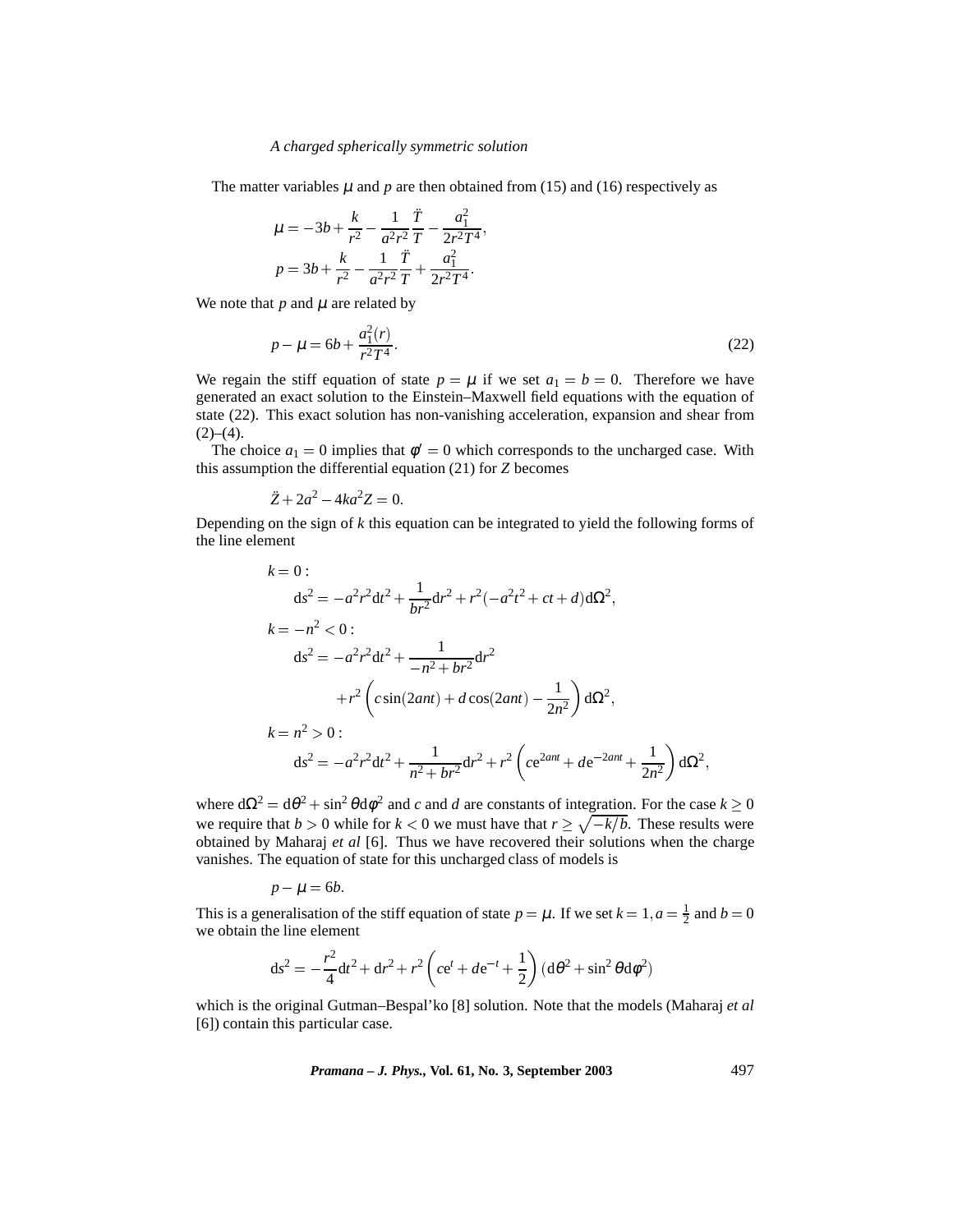## **4. Discussion**

We have generated a charged solution for the Einstein–Maxwell system of field equations. This solution arises as a result of the *ansatz* (14) for the line element. It is clear from the kinematical quantities that our solutions are accelerating, expanding and shearing. There are few solutions with non-zero shear and our approach may help to isolate other classes of solution. When the charge vanishes we regain the solutions of Maharaj *et al* [6]. The singularity in  $\mu$  and  $p$  at  $r = 0$  mean that these charged solutions are not very suitable as cosmological models. However, the models found are solutions of the Einstein–Maxwell system and have a simple form. This could assist in future investigations for more realistic models for cosmological processes. In our future work we would need to choose a more general form than the line element (14), with a corresponding increase in the complexity of the field equations.

We should note two points relating to the physical aspects of our solution. Firstly, the equation of state (22) necessarily follows from our *ansatz* on the metric functions. This equation is time-dependent which is not usually the case in the phenomenological modelling of a perfect fluid matter distribution where the pressure is a function of the density. However we observe that for large values of *t* for the special case  $k = 0$ , the term  $a_1^2(r)/r^2T^4$  in (22) becomes increasingly small, and we do in fact generate the equation of state  $p = \mu + 6b$ , which is a barotropic equation of state for realistic matter, in the limit of infinitely large *t*. In future work on more realistic models of non-stationary spherically symmetric charged models we intend to generate solutions in which the dependence of time in the equation of state is avoided for all *t*. Secondly, we point out that our model has a nonzero proper charge density  $\kappa$ . This serves as additional sources for gravity since charges have mass. However these additional sources are not included in the energy-momentum (stress) tensor which suggests that the charge density (but not the electromagnetic field) could be set to zero. Unfortunately with this assumption in our model we find that the separability of the field equations is lost, and we cannot obtain the equivalent of equations (19) and (20). Consequently, it is for this technical difficulty that we do not consider the case of vanishing  $\kappa$ .

It was pointed out by Maharaj and Maharaj [9] that the form of the line element (14) admits a conformal symmetry for uncharged fluids in spherically symmetric models. As the general form of the line element remains the same (however the behaviour of  $T(t)$  in this analysis is different) for the class of charged Einstein–Maxwell solutions presented here, we conclude that the proper conformal Killing vector

$$
\xi = \xi^1 \frac{\partial}{\partial r}
$$

is admitted by the charged spherically symmetric fluid. This suggests the possibility of finding other solutions by imposing the requirement of a conformal symmetry on spacetime. For an example of a conformal Killing vector in the *t*–*r* plane corresponding to an exact solution in shear–free spacetimes, see Maharaj *et al* [10].

## **References**

[1] D Kramer, H Stephani, M A H MacCullum and E Herlt, *Exact solutions of Einstein's field equations* (Cambridge University Press, Cambridge, 1980)

498 *Pramana – J. Phys.,* **Vol. 61, No. 3, September 2003**